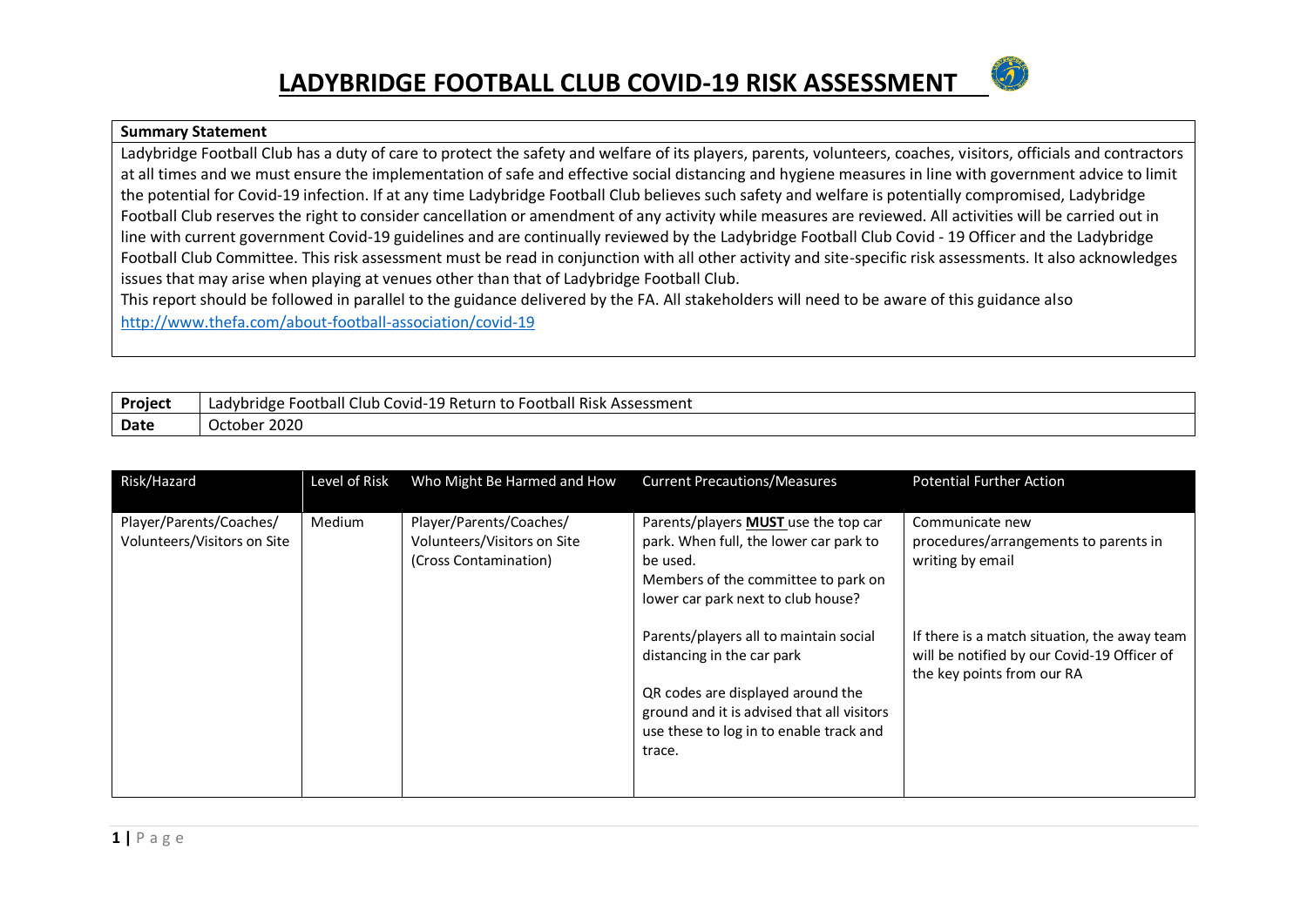

| Risk/Hazard                 | Level of Risk | Who Might Be Harmed and How | <b>Current Precautions/Measures</b>                                                                                                                                         | <b>Potential Further Action</b>                                                                                                                                                |
|-----------------------------|---------------|-----------------------------|-----------------------------------------------------------------------------------------------------------------------------------------------------------------------------|--------------------------------------------------------------------------------------------------------------------------------------------------------------------------------|
| Player/Parents/Coaches/     | Medium        | Player/Parents/Coaches/     | Coaches to continue that hand                                                                                                                                               | Coach must visibly see that the players                                                                                                                                        |
| Volunteers/Visitors on Site |               | Volunteers/Visitors on Site | sanitising is being completed on arrival,                                                                                                                                   | have hand sanitised before they train or                                                                                                                                       |
|                             |               | (Cross Contamination)       | during and after training/matches.                                                                                                                                          | play. If the player ignores then they cannot                                                                                                                                   |
|                             |               |                             |                                                                                                                                                                             | take part                                                                                                                                                                      |
|                             |               |                             | During training and matches spectators<br>are allowed pitch side if they stick to<br>Government guidelines of 2 metres<br>apart.<br>We are only allowing 1 parent per child | If siblings are brought then it is the<br>responsibility of the parent to stay in your<br>vehicle with the sibling<br>You may be asked to leave the site if you<br>bring a pet |
|                             |               |                             | and where possible no siblings. Any                                                                                                                                         |                                                                                                                                                                                |
|                             |               |                             | additional siblings <b>MUST</b> stay in the<br>parent's vehicle. Face                                                                                                       |                                                                                                                                                                                |
|                             |               |                             | masks/coverings/shields are mandatory                                                                                                                                       |                                                                                                                                                                                |
|                             |               |                             | and <b>MUST BE WORN AT ALL TIMES</b> ,                                                                                                                                      | Parents to be notified via WhatsApp/Text                                                                                                                                       |
|                             |               |                             | whilst pitch side.                                                                                                                                                          | group chat by the Coach                                                                                                                                                        |
|                             |               |                             | PETS ARE NOT ALLOWED ON SITE                                                                                                                                                |                                                                                                                                                                                |
|                             |               |                             | The number of teams training at any                                                                                                                                         |                                                                                                                                                                                |
|                             |               |                             | one time will be reduced and start<br>times to be staggered wherever                                                                                                        |                                                                                                                                                                                |
|                             |               |                             | possible.                                                                                                                                                                   |                                                                                                                                                                                |
|                             |               |                             |                                                                                                                                                                             |                                                                                                                                                                                |
|                             |               |                             | Bibs and cones, if requested, will be                                                                                                                                       |                                                                                                                                                                                |
|                             |               |                             | issued to a team for use throughout the                                                                                                                                     |                                                                                                                                                                                |
|                             |               |                             | season.                                                                                                                                                                     |                                                                                                                                                                                |
|                             |               |                             | Changing rooms and canteen area will                                                                                                                                        |                                                                                                                                                                                |
|                             |               |                             | remain closed until further guidelines                                                                                                                                      |                                                                                                                                                                                |
|                             |               |                             | are issued                                                                                                                                                                  |                                                                                                                                                                                |
|                             |               |                             |                                                                                                                                                                             |                                                                                                                                                                                |
|                             |               |                             |                                                                                                                                                                             |                                                                                                                                                                                |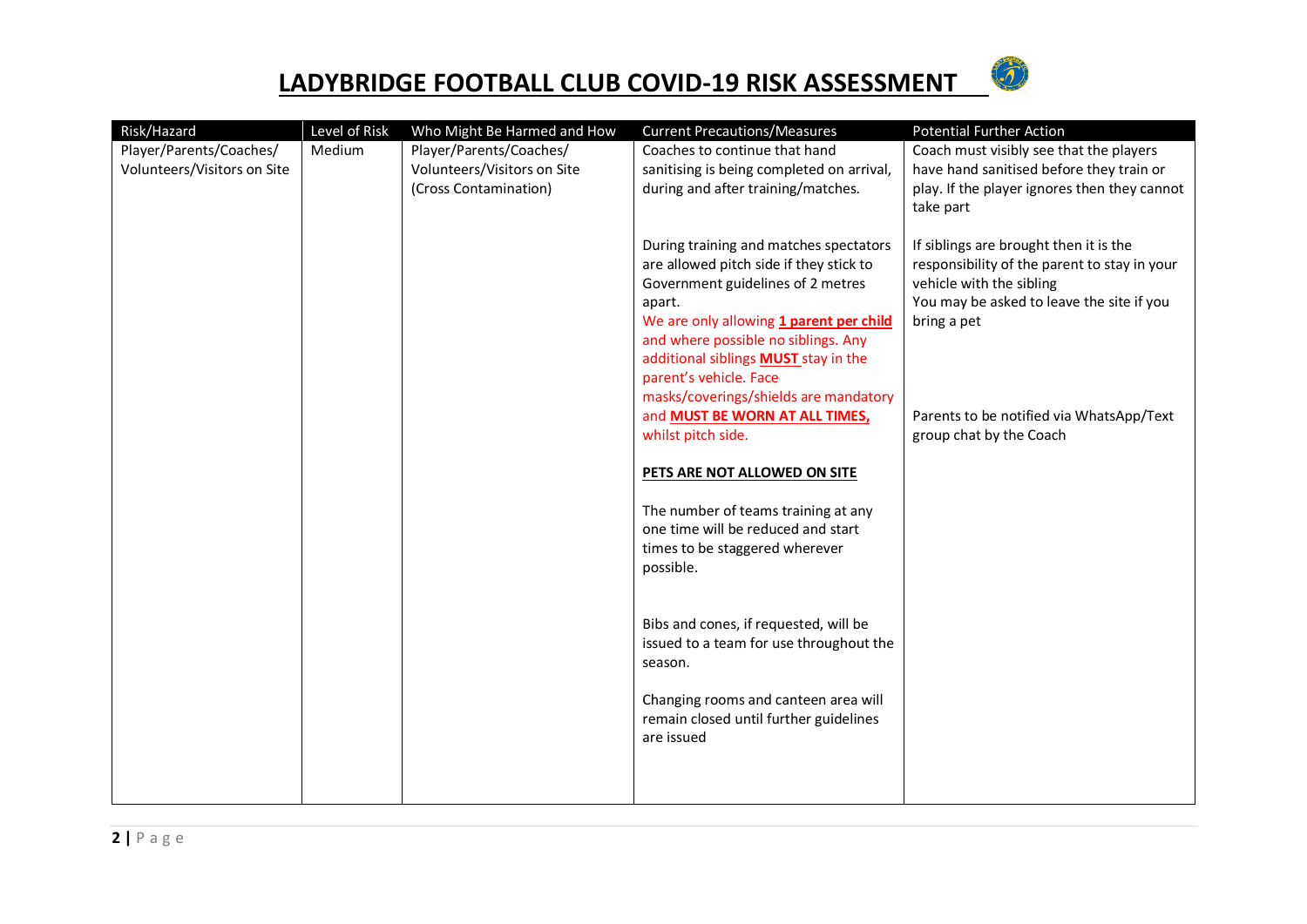

| Risk/Hazard                 | Level of Risk | Who Might Be Harmed and How | <b>Current Precautions/Measures</b>        | <b>Potential Further Action</b>               |
|-----------------------------|---------------|-----------------------------|--------------------------------------------|-----------------------------------------------|
| Player/Parents/Coaches/     | Medium        | Player/Parents/Coaches/     | Players need to bring their own drinks     | Coach can ask the player to leave the         |
| Volunteers/Visitors on Site |               | Volunteers/Visitors on Site | bottle and medication. These should        | drink/medication with their                   |
|                             |               | (Cross Contamination)       | not be shared with any other               | parent/guardian or in their car if there is a |
|                             |               |                             | player/coach/visitor/volunteer. Making     | concern of cross contamination.               |
|                             |               |                             | sure that the players initial is on the    |                                               |
|                             |               |                             | bottle will stop cross contamination       |                                               |
|                             |               |                             | All contractors visiting the premises will | If visitor numbers increase continue to       |
|                             |               |                             | be following social distancing measures    | monitor.                                      |
|                             |               |                             | should avoid the risk of any close         |                                               |
|                             |               |                             | contact.                                   |                                               |
|                             |               |                             |                                            |                                               |
|                             |               |                             | Please remember no car sharing with        |                                               |
|                             |               |                             | anyone outside your household/bubble       |                                               |
|                             |               |                             | Your child <i>must</i> arrive changed and  |                                               |
|                             |               |                             | ready to exercise.                         |                                               |
|                             |               |                             |                                            |                                               |
|                             |               |                             | Players to arrive 5/10 minutes before      |                                               |
|                             |               |                             | the session starts and depart promptly     |                                               |
|                             |               |                             | when it finishes.                          |                                               |
|                             |               |                             | If a coach cannot attend and has not       |                                               |
|                             |               |                             | informed the group, the club reserve       |                                               |
|                             |               |                             | the right to cancel that session on the    |                                               |
|                             |               |                             | night.                                     |                                               |
|                             |               |                             |                                            |                                               |
|                             |               |                             |                                            |                                               |
|                             |               |                             |                                            |                                               |
|                             |               |                             |                                            |                                               |
|                             |               |                             |                                            |                                               |
|                             |               |                             |                                            |                                               |
|                             |               |                             |                                            |                                               |
|                             |               |                             |                                            |                                               |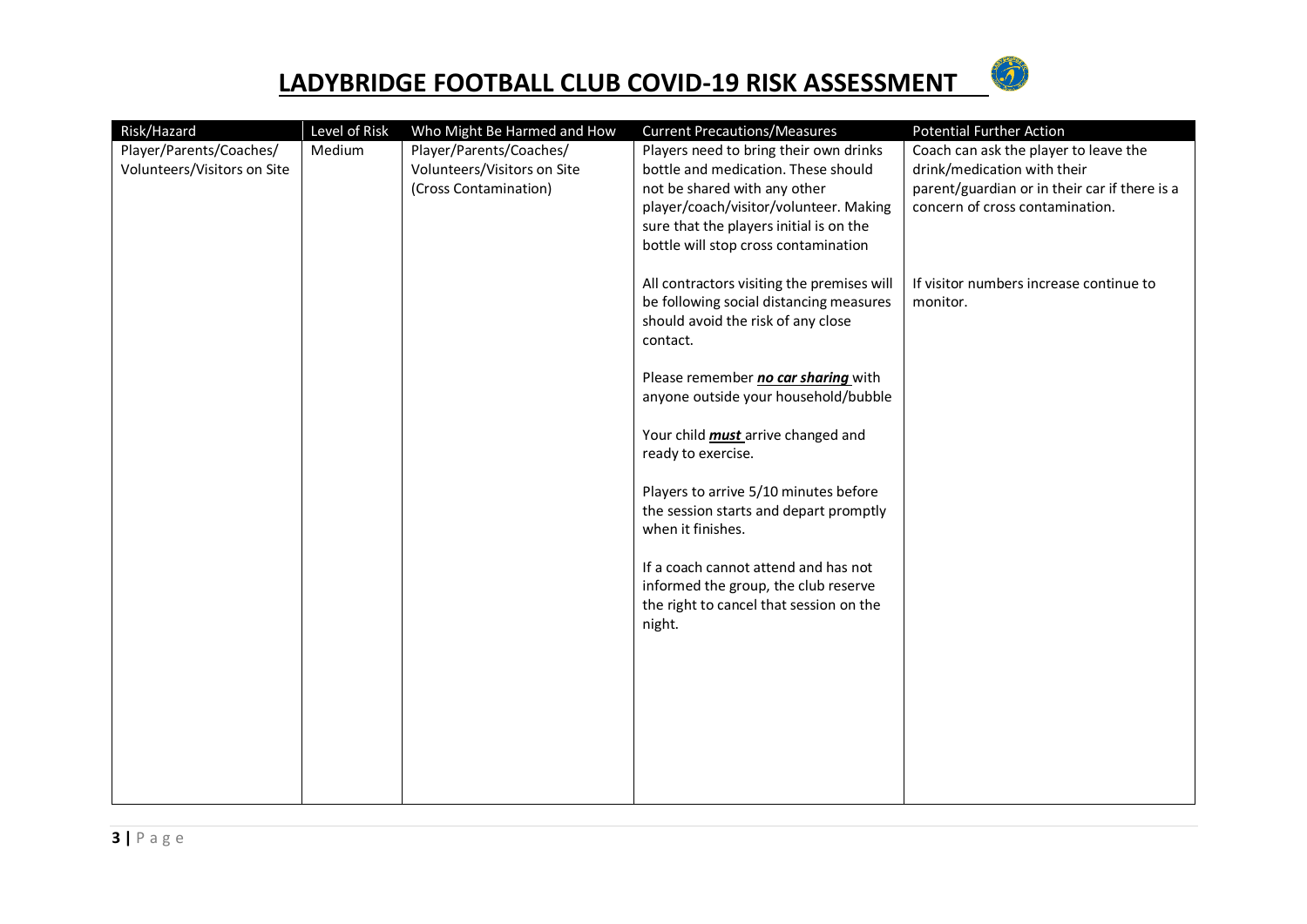

| Risk/Hazard                                            | Level of Risk | Who Might Be Harmed and How                                                     | <b>Current Precautions/Measures</b>                                                                                                                                                                                                | <b>Potential Further Action</b> |
|--------------------------------------------------------|---------------|---------------------------------------------------------------------------------|------------------------------------------------------------------------------------------------------------------------------------------------------------------------------------------------------------------------------------|---------------------------------|
| Player/Parents/Coaches/<br>Volunteers/Visitors on Site | Medium        | Player/Parents/Coaches/<br>Volunteers/Visitors on Site<br>(Cross Contamination) | The session will be with a <i>maximum of</i><br>15 players and 1 coach                                                                                                                                                             | N/A                             |
|                                                        |               |                                                                                 | All parents/guardians <b>MUST</b> ALWAYS<br>be on site                                                                                                                                                                             | N/A                             |
|                                                        |               |                                                                                 | NO handling or moving the clubs'<br>equipment this is to include cones and<br>goals. If the coaches need to move the<br>goals, then they <b>MUST</b> use disposable<br>gloves or use gel before and after<br>moving the equipment. | N/A                             |
|                                                        |               |                                                                                 | If you are using your <b>own</b> equipment,<br>you MUST ensure these have been                                                                                                                                                     | N/A                             |
|                                                        |               |                                                                                 | disinfected prior to bringing them on<br>site                                                                                                                                                                                      | N/A                             |
|                                                        |               |                                                                                 | Please prepare your session <i>in advance</i><br>to ensure the session can start<br>promptly                                                                                                                                       |                                 |
| Toilets                                                | High          | Player/Parents/Coaches/<br>Volunteers/Visitors on Site<br>(Cross Contamination) | The Clubhouse, changing rooms and<br>toilets will be CLOSED.<br>All parents/children must go to the<br>toilet prior to attending<br>training/matches.                                                                              |                                 |
|                                                        |               |                                                                                 |                                                                                                                                                                                                                                    |                                 |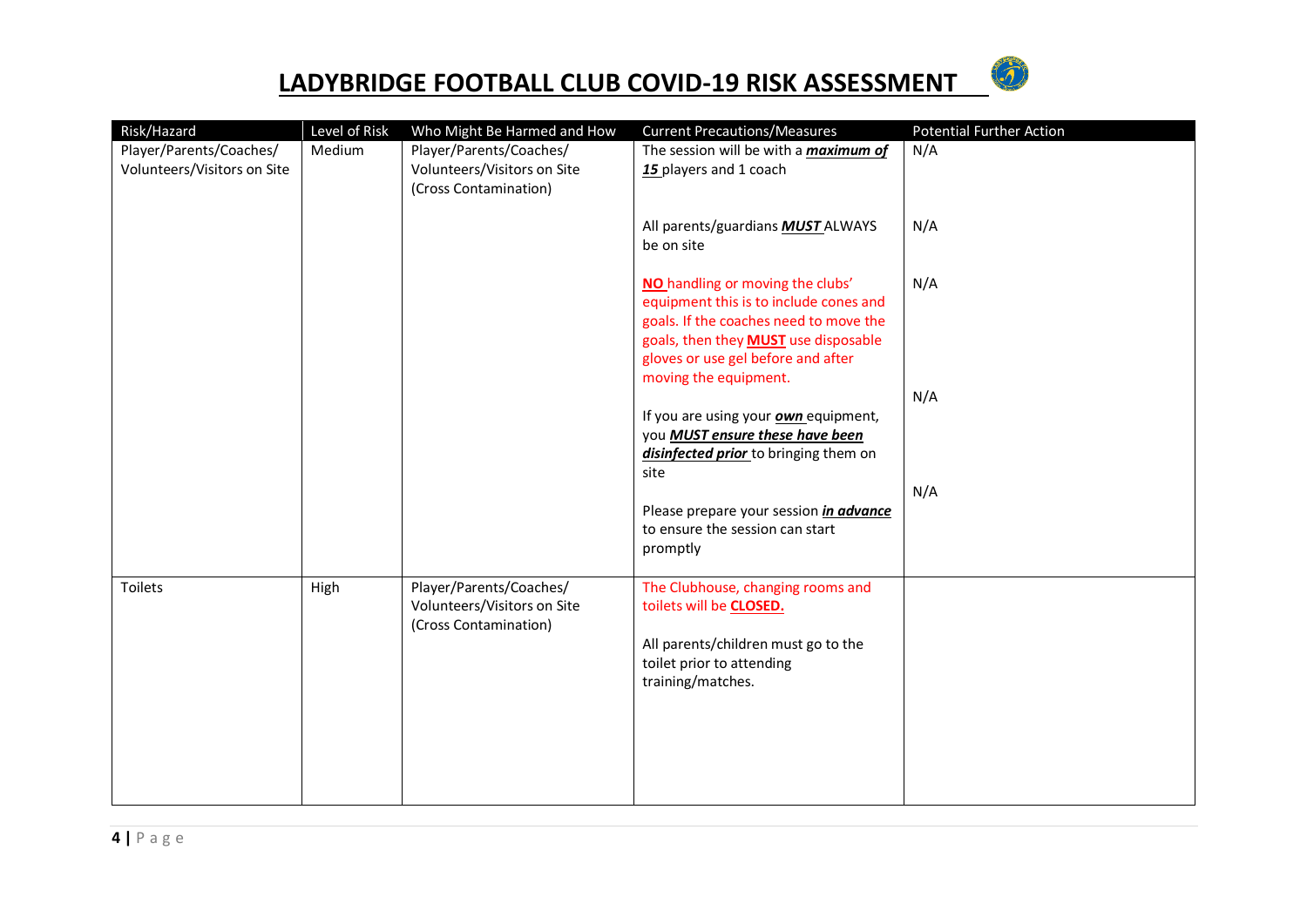

| Risk/Hazard<br>Toilets (continued)                                             | Level of Risk<br>High | Who Might Be Harmed and How<br>Player/Parents/Coaches/<br>Volunteers/Visitors on Site<br>(Cross Contamination | <b>Current Precautions/Measures</b><br>Cleaning Products - cleaning products<br>and hand sanitizer should be available<br>upon entry to the clubhouse to be by<br>the Committee and workman. Should it<br>be a pleasant day then this sanitation<br>station should be located outside the<br>clubhouse. A sign should encourage to<br>use hand sanitizer before and after they<br>have been into the clubhouse. | <b>Potential Further Action</b><br>Sanitation monitor required should people<br>not follow guidance. This will be a last<br>resort should parties not follow the<br>signage. |
|--------------------------------------------------------------------------------|-----------------------|---------------------------------------------------------------------------------------------------------------|-----------------------------------------------------------------------------------------------------------------------------------------------------------------------------------------------------------------------------------------------------------------------------------------------------------------------------------------------------------------------------------------------------------------|------------------------------------------------------------------------------------------------------------------------------------------------------------------------------|
| Droplets or virus being live<br>on equipment and surfaces<br>(high touch area) | High                  | Player/Parents/Coaches/<br>Volunteers/Visitors on Site<br>(Cross Contamination)                               | All equipment used will be<br>cleaned/disinfected daily.<br>The club house will be<br>cleaned/disinfected daily<br>Doors kept open where possible to<br>avoid cross contamination and aid<br>ventilation.                                                                                                                                                                                                       | Produce a daily cleaning checklist for<br>equipment.<br>Produce a daily cleaning checklist for the<br>clubhouse                                                              |
| First Aid/Emergency Aid                                                        | High                  | Players/Parents/Coaches/<br>Volunteers/Visitors - Training<br>Injury/Accident<br>(Cross Contamination)        | First Aid Kit - regularly check your First<br>Aid Kit and replenish when necessary.<br>First Aiders (Coaches & volunteers)<br>aware of Covid-19 symptoms                                                                                                                                                                                                                                                        | The club should ensure they have a list of<br>all qualified FA first aiders at the club and<br>highlight any teams that do not have a<br>designated First Aider.             |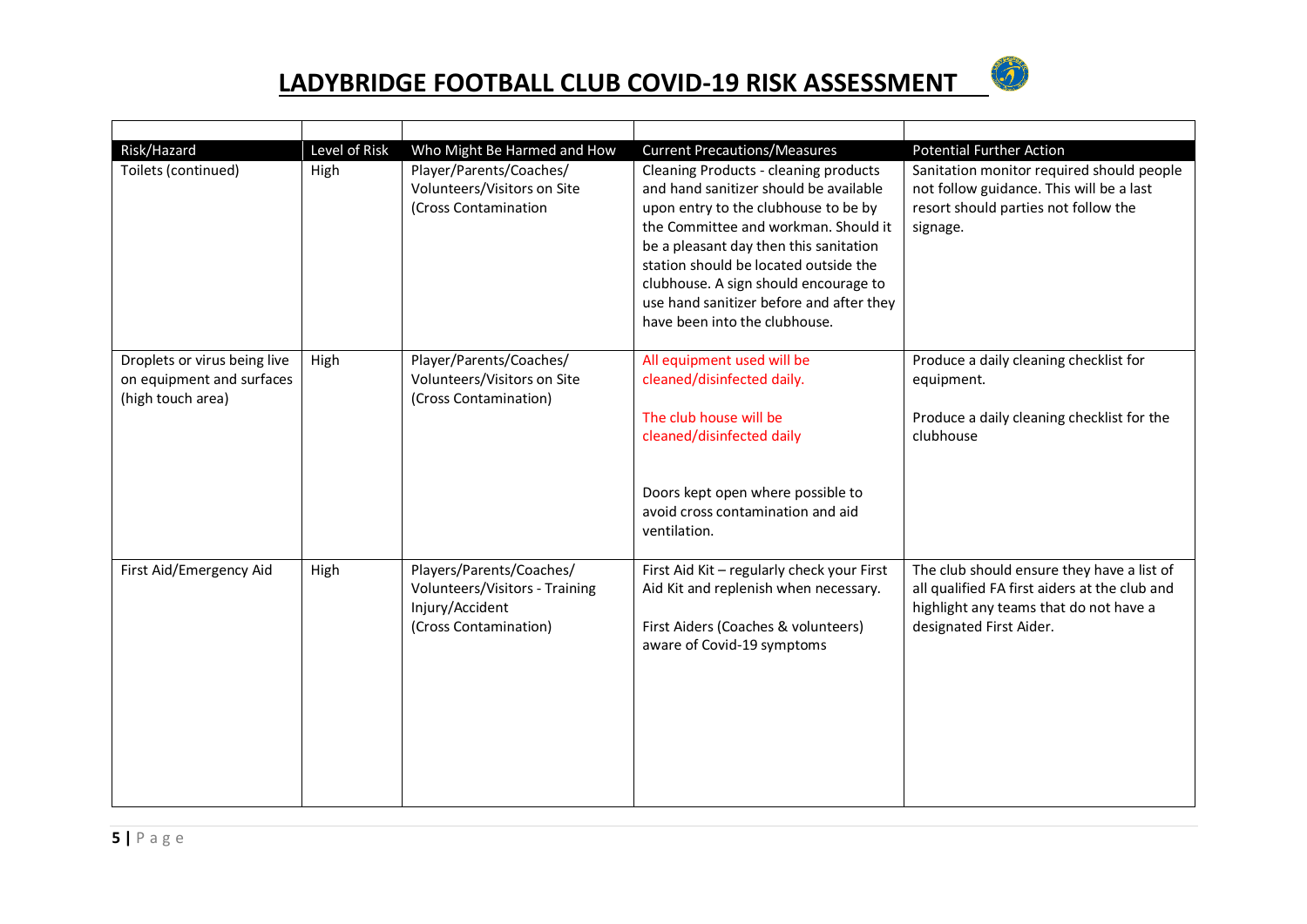

| Risk/Hazard                            | Level of Risk | Who Might Be Harmed and How                                                                            | <b>Current Precautions/Measures</b>                                                                                                                                                                                                                                                                                                                                                                                                                                                                                                                                                                                                                                                                                                                                                                                                                                            | <b>Potential Further Action</b> |
|----------------------------------------|---------------|--------------------------------------------------------------------------------------------------------|--------------------------------------------------------------------------------------------------------------------------------------------------------------------------------------------------------------------------------------------------------------------------------------------------------------------------------------------------------------------------------------------------------------------------------------------------------------------------------------------------------------------------------------------------------------------------------------------------------------------------------------------------------------------------------------------------------------------------------------------------------------------------------------------------------------------------------------------------------------------------------|---------------------------------|
| First Aid/Emergency Aid<br>(Continued) | High          | Players/Parents/Coaches/<br>Volunteers/Visitors - Training<br>Injury/Accident<br>(Cross Contamination) | Must be a Qualified First Aider on site.<br>Coaches to have hand sanitizer<br>available for use before and after<br>administering first aid.<br>Advising first aiders to try and maintain<br>social distancing where treatment<br>allows this and to minimise time spent<br>in breathing zone and where not<br>possible to social distance to mitigate<br>risk by wearing of face mask or visor.<br>First Aiders to wear gloves when<br>dealing with open wound and not to<br>touch any part of dressing that will<br>encounter a wound.<br>If the casualty is capable ask them to do<br>things, i.e. putting on plaster<br>themselves or administering ice pack.<br>First aider to clean area and surface<br>after treatment if applicable. Keep<br>accurate first aid records.<br>Parent/Guardian to administer First Aid<br>regarding minor injuries to their own<br>child. |                                 |
|                                        |               |                                                                                                        |                                                                                                                                                                                                                                                                                                                                                                                                                                                                                                                                                                                                                                                                                                                                                                                                                                                                                |                                 |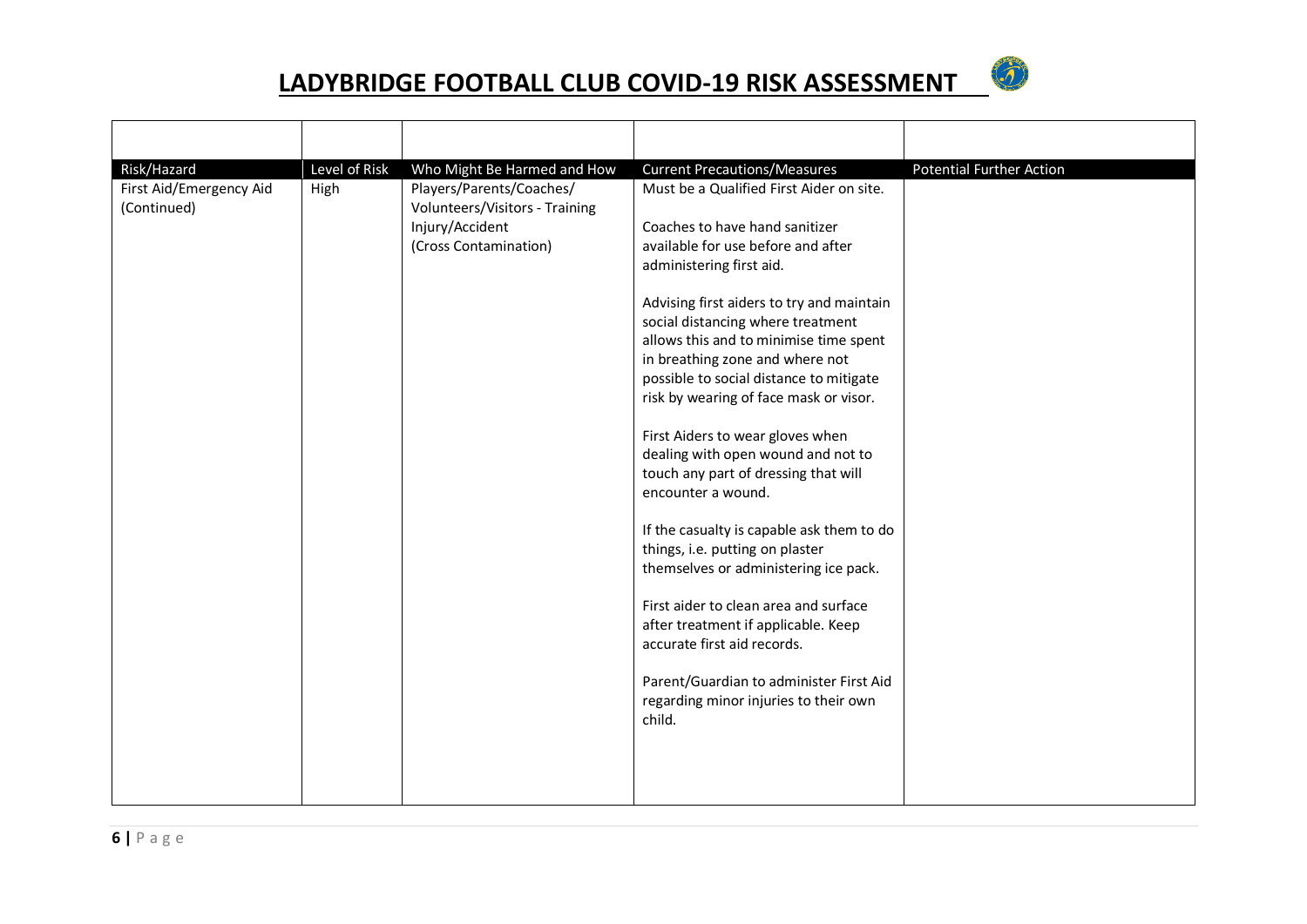

| Risk/Hazard                                                                                 | Level of Risk | Who Might Be Harmed and How                                                                                                   | <b>Current Precautions/Measures</b>                                                                                                                             | <b>Potential Further Action</b>                                                  |
|---------------------------------------------------------------------------------------------|---------------|-------------------------------------------------------------------------------------------------------------------------------|-----------------------------------------------------------------------------------------------------------------------------------------------------------------|----------------------------------------------------------------------------------|
| Identification of potential<br>infection: Cough Fever<br>Shortness of breath Sore<br>throat | High          | Coach, volunteer, children, and<br>parents (Person concerned may<br>be infected and risk of spreading<br>infection to others) | If it is a coach, volunteer, or parent they<br>will be asked to leave immediately<br>using social distancing and asked to<br>obtain a test immediately.         | Communicate procedures to parents prior<br>to reopening in writing $-$ by email. |
|                                                                                             |               |                                                                                                                               | If a child, they will be taken to the<br>parent and told to seek a test as soon<br>as possible and inform designated<br>person of results.                      |                                                                                  |
|                                                                                             |               |                                                                                                                               | PPE to be used by any first aider<br>required to assist child.                                                                                                  |                                                                                  |
|                                                                                             |               |                                                                                                                               | Any equipment used by person<br>suspected to be infected to be cleaned<br>immediately.                                                                          |                                                                                  |
|                                                                                             |               |                                                                                                                               | Anyone who has been in same group or<br>been into contact with person<br>suspected of infection will be asked to<br>wash hands for 20 seconds straight<br>away. |                                                                                  |
|                                                                                             |               |                                                                                                                               | Parent, player, or coach or volunteer<br>are advised to self-isolate for 14 days &<br>arrange to be tested by contacting NHS<br>UK online or calling NHS 119.   |                                                                                  |
|                                                                                             |               |                                                                                                                               |                                                                                                                                                                 |                                                                                  |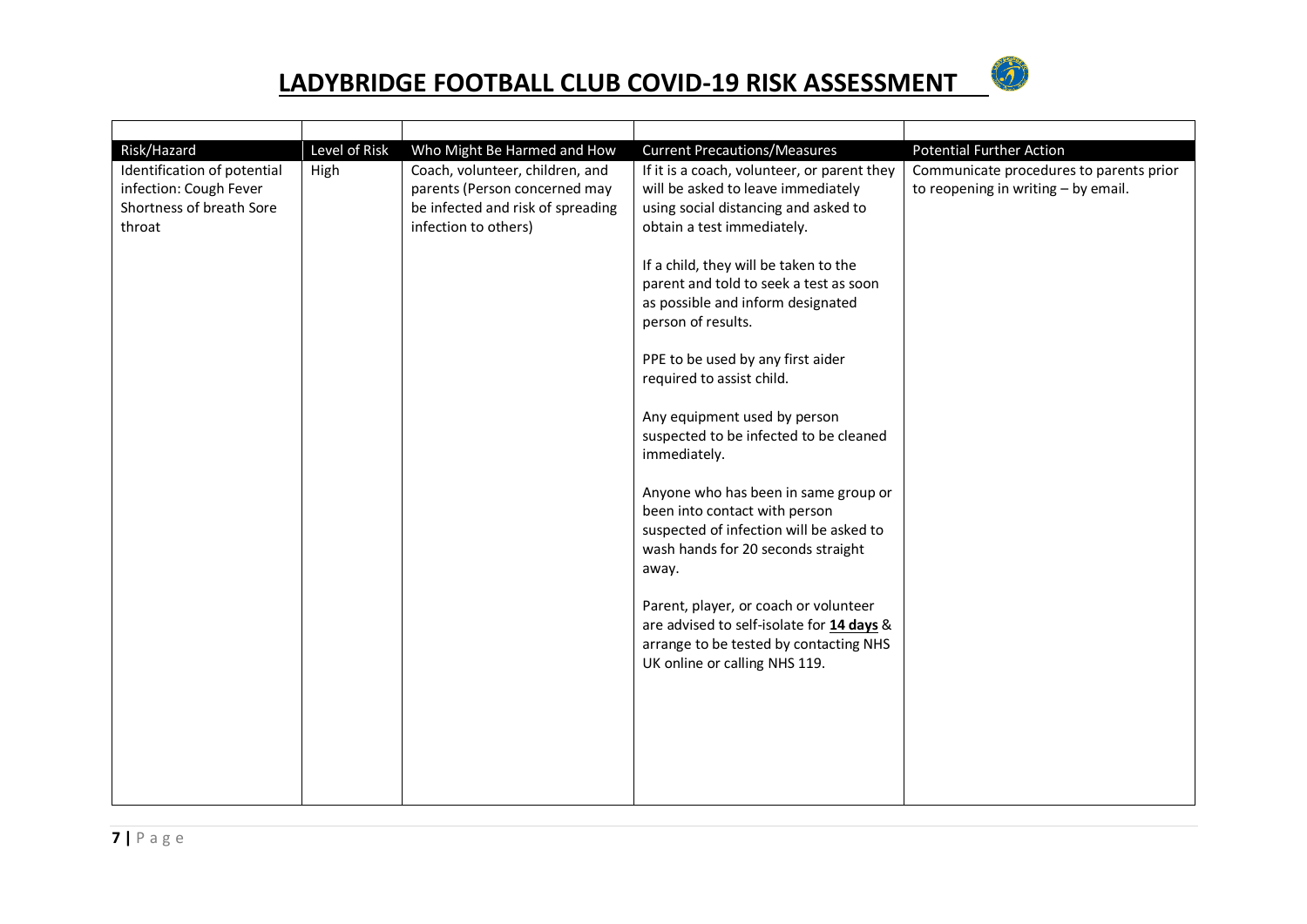

| Risk/Hazard                                                                                 | Level of Risk | Who Might Be Harmed and How                                                                                                   | <b>Current Precautions/Measures</b>                                                                                                                                                                                                                                                                                                                                                                                                                                                                                       | <b>Potential Further Action</b> |
|---------------------------------------------------------------------------------------------|---------------|-------------------------------------------------------------------------------------------------------------------------------|---------------------------------------------------------------------------------------------------------------------------------------------------------------------------------------------------------------------------------------------------------------------------------------------------------------------------------------------------------------------------------------------------------------------------------------------------------------------------------------------------------------------------|---------------------------------|
| Identification of potential<br>infection: Cough Fever<br>Shortness of breath Sore<br>throat | High          | Coach, volunteer, children, and<br>parents (Person concerned may<br>be infected and risk of spreading<br>infection to others) | If negative they can return at the end<br>isolation.<br>If positive they should continue<br>isolation and club will be contacted by<br>NHS Test & Trace Session registers<br>retained with attendance marked for<br>each child and coaches and volunteers<br>and with contact details for all in case<br>required by NHS Test and Trace.                                                                                                                                                                                  |                                 |
|                                                                                             |               |                                                                                                                               | In the event of a positive case the club<br>will follow guidance on whether rest of<br>class/group should be sent home. If<br>contacted by Public Health England in<br>the event of an outbreak, the club will<br>follow advice as whether it needs to<br>close for 72 hours and then for a deep<br>clean to be undertaken or whether this<br>is not necessary due to the cleaning<br>procedures in place.<br>Parents, coaches, and volunteers will be<br>contacted and kept updated of any<br>incidents and the outcome. |                                 |
|                                                                                             |               |                                                                                                                               |                                                                                                                                                                                                                                                                                                                                                                                                                                                                                                                           |                                 |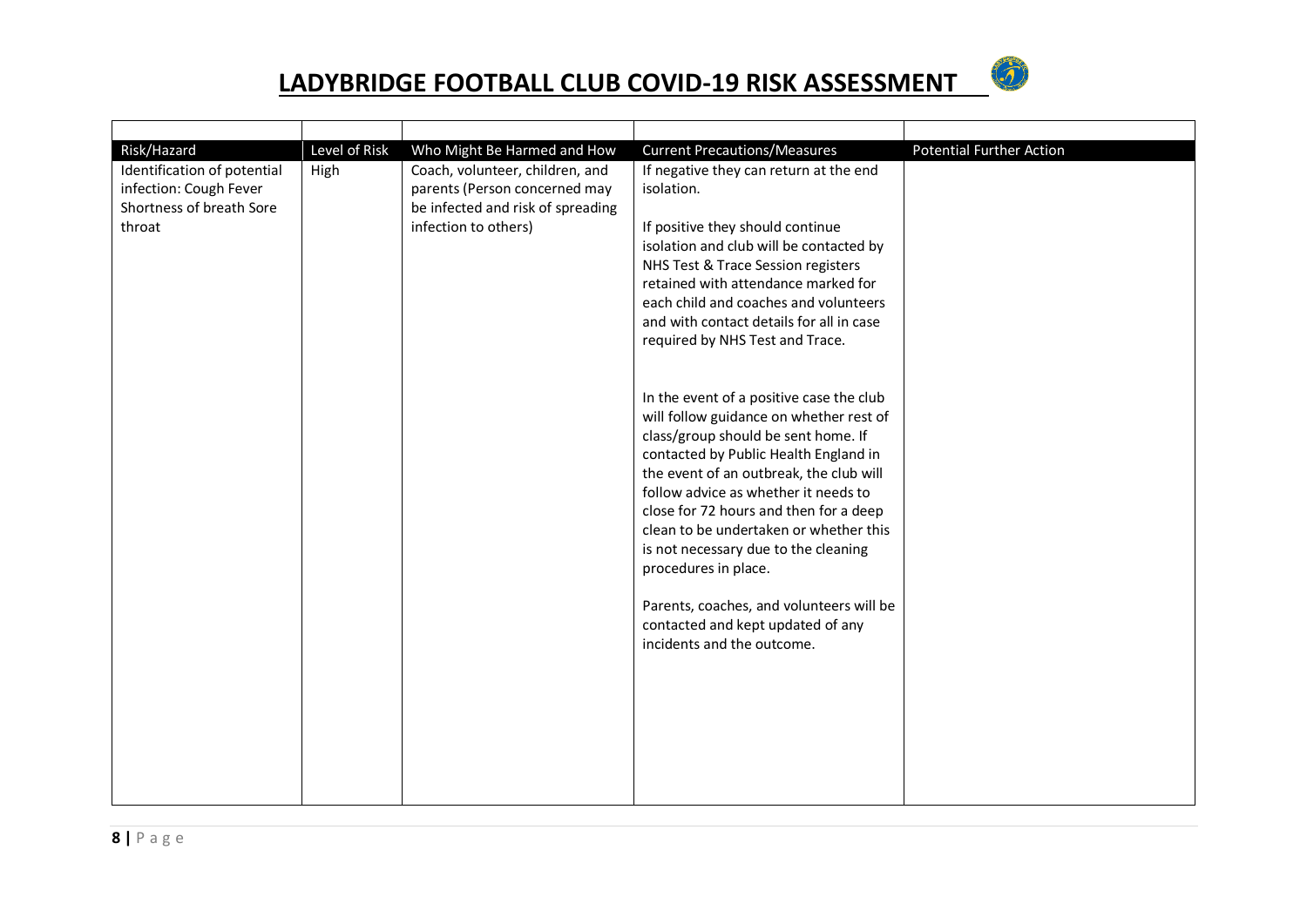

| Risk/Hazard                                                                                                | Level of Risk | Who Might Be Harmed and How                                                                                                   | <b>Current Precautions/Measures</b>                                                                                                                                                                                                                   | <b>Potential Further Action</b>                                                                                                                                                                                              |
|------------------------------------------------------------------------------------------------------------|---------------|-------------------------------------------------------------------------------------------------------------------------------|-------------------------------------------------------------------------------------------------------------------------------------------------------------------------------------------------------------------------------------------------------|------------------------------------------------------------------------------------------------------------------------------------------------------------------------------------------------------------------------------|
| Identification of potential<br>infection: Cough Fever<br>Shortness of breath Sore<br>throat<br>(Continued) | High          | Coach, volunteer, children, and<br>parents (Person concerned may<br>be infected and risk of spreading<br>infection to others) | No participation by any child, coach or<br>volunteer should any family member in<br>the same household be self-isolating.                                                                                                                             |                                                                                                                                                                                                                              |
| Leaving the Ground                                                                                         | Low           | Players/Parents/Coaches/<br>Volunteers/Visitors (Cross<br>Contamination)                                                      | Children/players/coaches will sanitise<br>before they leave.<br>After the session, the children can<br>return to their parents' cars.                                                                                                                 | Communicate new procedures to parents<br>prior to reopening.                                                                                                                                                                 |
|                                                                                                            |               |                                                                                                                               | If the parent is not present, then the<br>child will be supervised until they are<br>collected<br>Parents and players will be asked not to<br>linger at the ground. Players should<br>simply leave after sanitising.                                  | If this happens more than once, then the<br>player will not be able to attend                                                                                                                                                |
| Returning from a Category<br>1 Country                                                                     | High          | Players/Parents/Coaches/<br>Volunteers/Visitors (Cross<br>Contamination)                                                      | Category 1 Countries - Travellers<br>should go home or to their destination<br>and self-isolate in accordance with<br>government guidance even if they are<br>asymptomatic and use the online<br>corona virus service to find out what to<br>do next. | Advise Coaches, volunteers, and parents<br>that anyone returning from a Category 1<br>country should not be allowed to train or<br>play until self-isolation is completed in<br>accordance with the government's<br>guidance |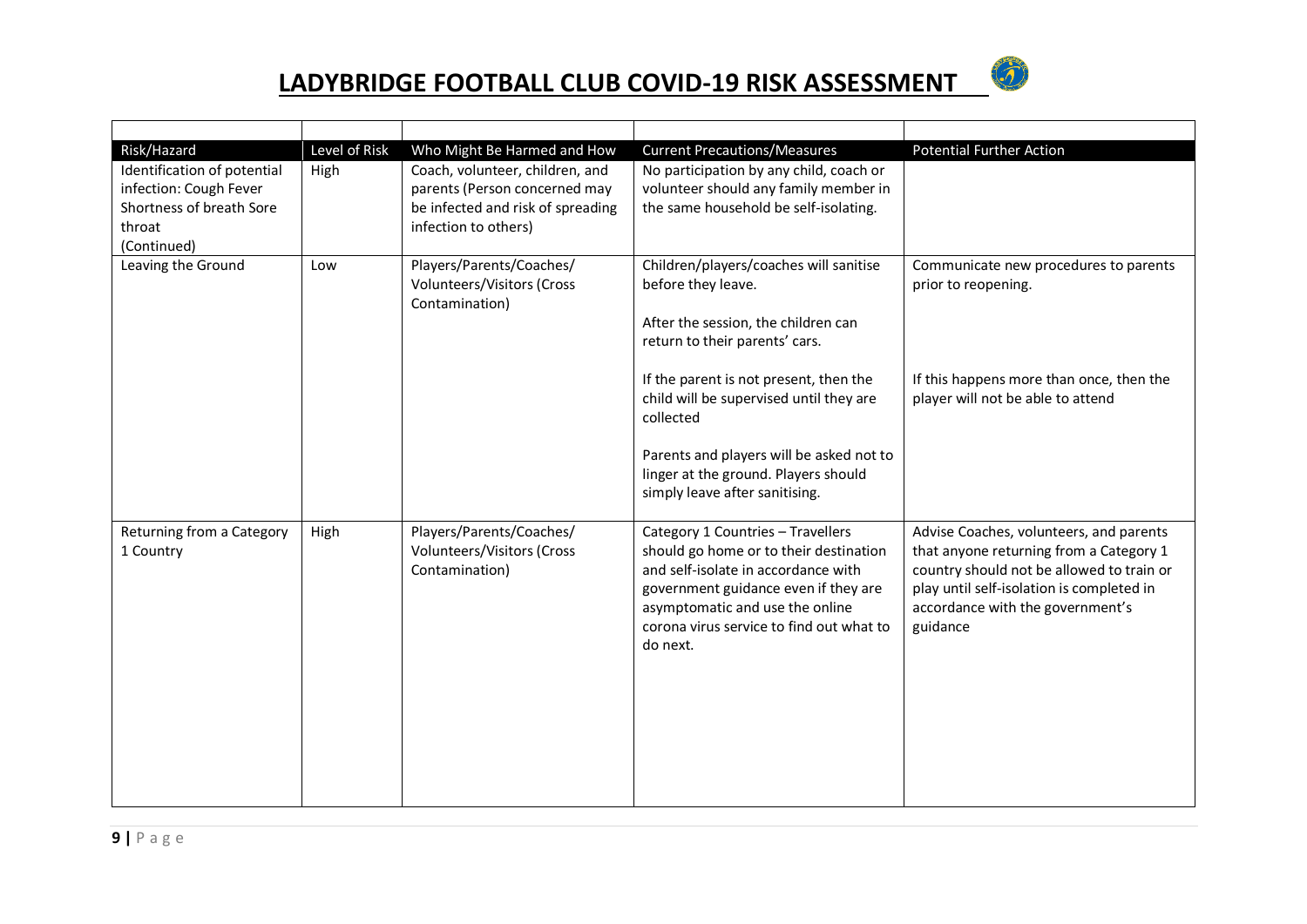

| Risk/Hazard                                           | Level of Risk | Who Might Be Harmed and How                                              | <b>Current Precautions/Measures</b>                                                                                                                                                                                                                                                                                                                                                                                                              | <b>Potential Further Action</b>                                                                                                                        |
|-------------------------------------------------------|---------------|--------------------------------------------------------------------------|--------------------------------------------------------------------------------------------------------------------------------------------------------------------------------------------------------------------------------------------------------------------------------------------------------------------------------------------------------------------------------------------------------------------------------------------------|--------------------------------------------------------------------------------------------------------------------------------------------------------|
| Returning from a Category<br>1 Country<br>(Continued) | High          | Players/Parents/Coaches/<br>Volunteers/Visitors (Cross<br>Contamination) | Category 2 Countries - Travellers do not<br>need to undertake special measures but<br>if they develop symptoms, they should<br>self-isolate and call NHS 111                                                                                                                                                                                                                                                                                     |                                                                                                                                                        |
| <b>During Football Activity</b>                       | Medium        | Players/Parents/Coaches/<br>Volunteers/Visitors (Cross<br>Contamination) | Social distancing should be observed<br>before, during breaks and after training<br>and matches<br>- No Pre-Match handshakes are allowed<br>- No Pre-Match team talk huddles<br>- Goal Celebrations should be avoided<br>- Players and coaches should avoid<br>shouting and spitting                                                                                                                                                             | Coaches should remind children before<br>every training session and matches<br>Coaches must ensure children observe 2<br>metre distances at all breaks |
| General                                               | Low           | Players/Parents/Coaches/<br>Volunteers/Visitors                          | All parent/players, coaches, volunteers<br>should give written consent to<br>acknowledge that they are happy to<br>train and to play recreational football at<br>their own risk. This should then be<br>stored following correct GDPR<br>guidelines.<br>Failure to adhere to these guidelines<br><b>WILL</b> result in the club asking you to<br>leave the premises to ensure a safe<br>environment for the rest of the sessions<br>taking place | <b>Coaches to send the Risk Assessment out</b><br>to Parents via WhatsApp/email/text<br>Each coach to obtain consent from their<br>own team members.   |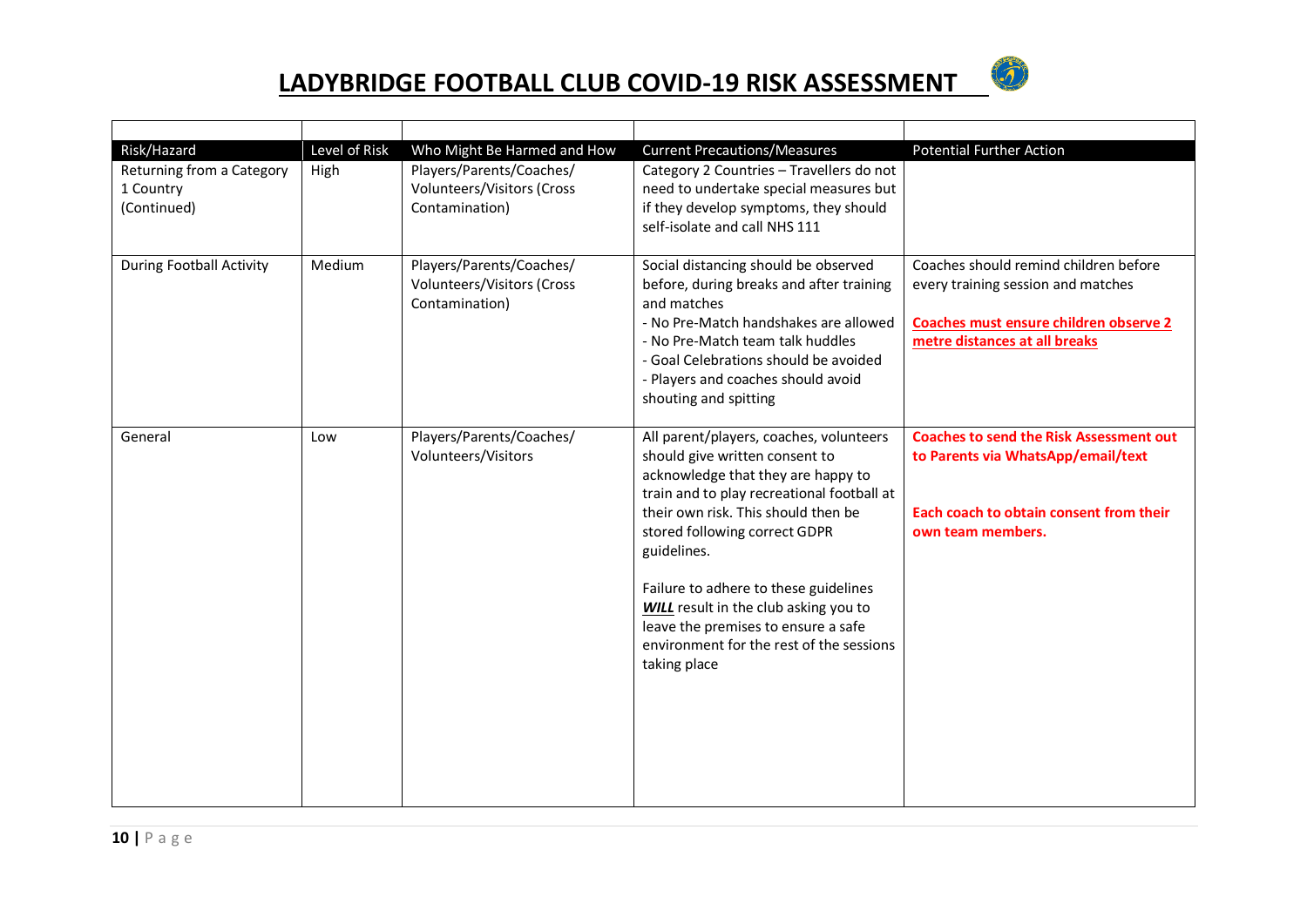

| Risk/Hazard                                        | Level of Risk | Who Might Be Harmed and How                                              | <b>Current Precautions/Measures</b>                                                                                                               | <b>Potential Further Action</b> |
|----------------------------------------------------|---------------|--------------------------------------------------------------------------|---------------------------------------------------------------------------------------------------------------------------------------------------|---------------------------------|
| Face Masks                                         | High          | Players/Parents/Coaches/<br>Volunteers/Visitors (Cross<br>Contamination) | Face masks/coverings/shields are<br>mandatory and MUST BE WORN AT ALL<br>TIMES, whilst pitch side.                                                |                                 |
| During Football Activity-<br><b>Adult Football</b> | High          | Players/Coaches/<br>Volunteers/Visitors (Cross<br>Contamination)         | All external adult matches MUST BE<br>PLAYED BEHIND CLOSED DOORS. Only<br><b>Team Officials, Players and Match</b><br>Officials are to be onsite. |                                 |
| During Football Activity-<br><b>Adult Football</b> | High          | Players/Parents/Coaches/<br>Volunteers/Visitors                          | If a team has a player that is under the<br>age of 18, then this player will be<br>allowed to have 1 adult present.                               |                                 |

#### **Conclusion:**

This report accepts that it is not conclusive but forms the basis of a detailed risk assessment based on best practise in an ever-changing environment regarding Covid -19. Guidance from the FA, GOV.UK and NHS has been considered when completing the risk assessment for football activity at Ladybridge Football Club only. Common sense must still prevail, but the club has an obligation to ensure that every person on this premises is safe. We must be careful with how many visitors we allow onto the premises. There is no exact science and I acknowledge that there are so many elements and variables out of our control. But these somewhat draconian and maybe overzealous measures are in place to help reduce the potential risk of contamination within the club to our key stakeholders. We have a duty and an obligation and whilst acknowledging some of the procedures are stringent, they are suggested without hesitation as nothing comes before the safety and wellbeing of everyone connected to Ladybridge Football Club. This disease is still a risk and we must treat it with the upmost caution. If we do not, we are endangering lives. **Failure to adhere to these guidelines** *WILL* **result in the club asking you to leave the premises to ensure a safe environment for the rest of the sessions taking place**